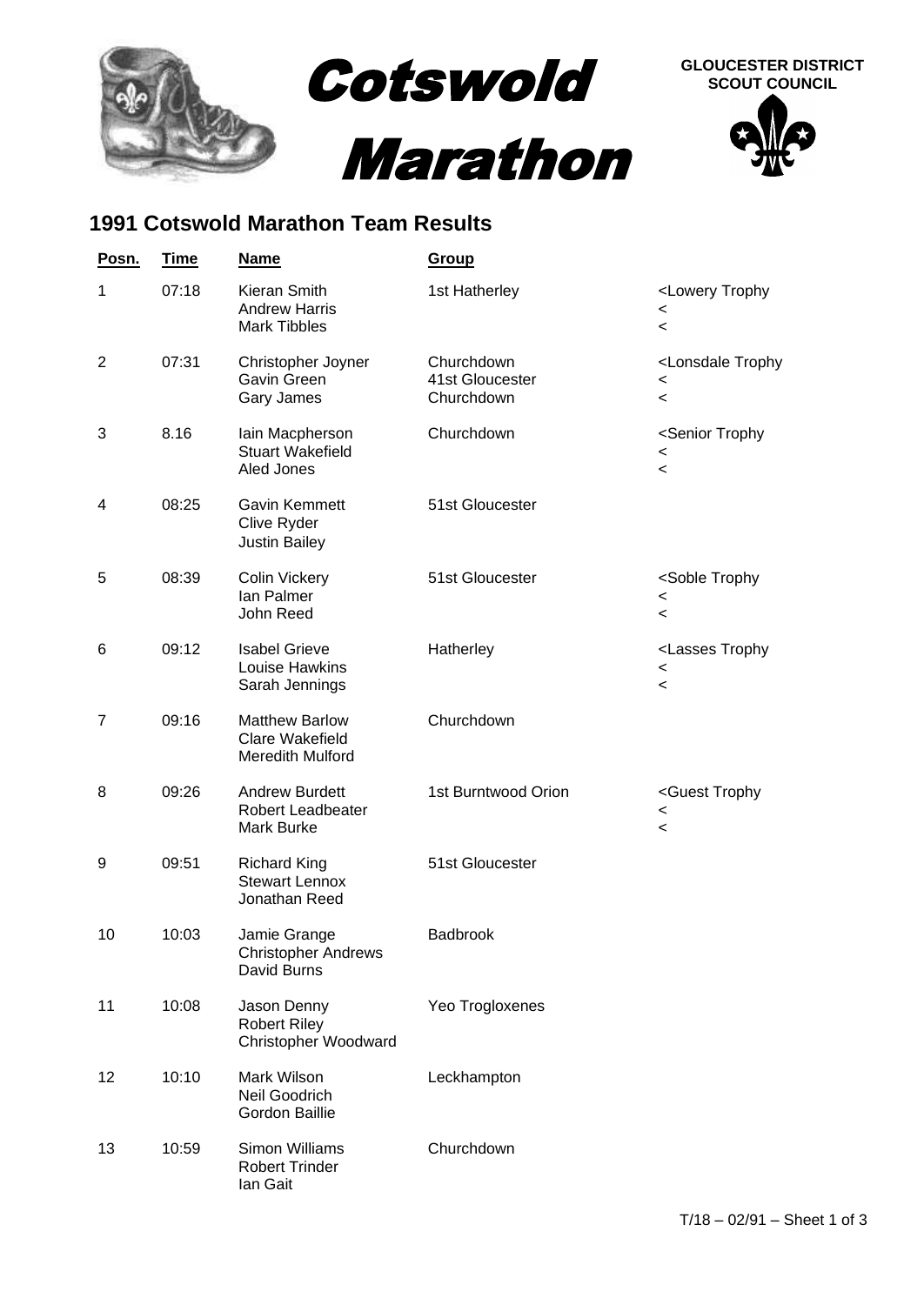| 14 | 11:12 | David York<br>Mark Bellamy<br><b>Matthew Barrett</b>                | <b>Kettering Manor</b>   | <junior trophy<br=""><math>\,&lt;\,</math><br/><math>\prec</math></junior> |
|----|-------|---------------------------------------------------------------------|--------------------------|----------------------------------------------------------------------------|
| 15 | 11:13 | <b>Chris Barrett</b><br><b>Conrad Drake</b><br>Chris Daykin         | <b>Kettering Manor</b>   |                                                                            |
|    | 11:13 | Paul Cooper<br>Alan Francis<br>Roger Francis                        | 2nd Nailsea              |                                                                            |
| 17 | 12:32 | Nick Bishop<br>John Gaulton<br><b>Richard Milton</b>                | Javelin                  |                                                                            |
| 18 | 12:34 | <b>Warren Pell</b><br>Dave Winsall<br>Lee McCabe                    | <b>Ise Valley</b>        |                                                                            |
| 19 | 12:35 | Heather Macgregor<br>Stephen Plant<br>Keith Macgregor               | 11th Gloucester          |                                                                            |
| 20 | 12:50 | Joy Turner<br>Kathy Price<br>Nicholas Heaven                        | 46th Gloucester          | <female novice="" td="" trophy<=""></female>                               |
| 21 | 12:58 | Neil Christopher<br><b>Christopher Hitchings</b><br>James Hitchings | 11th Gloucester          |                                                                            |
| 22 | 12:59 | Neil Owen<br>Christopher Newman<br><b>Graham Watts</b>              | 11th Gloucester          |                                                                            |
| 23 | 13:26 | Alison Schwarz<br>Phil Schwarz<br>Karl Jennings                     | Clearwell                |                                                                            |
| 24 | 14:18 | lan Rudge<br><b>Bill Tocknell</b><br>Peter Russell                  | 1st Stonehouse           |                                                                            |
| 25 | 15:19 | Simon Wells<br><b>Mark Williams</b><br>David Vestey                 | Yeo Trogloxenes          |                                                                            |
| 26 | 15:27 | <b>Matthew Curtis</b><br>Christa Thomas<br>Vicki Cross              | 52nd Pegasus             |                                                                            |
| 27 | 16:49 | Nicola Handley<br>Alison Wood<br><b>Richard Long</b>                | Croham Valley Joint Unit |                                                                            |